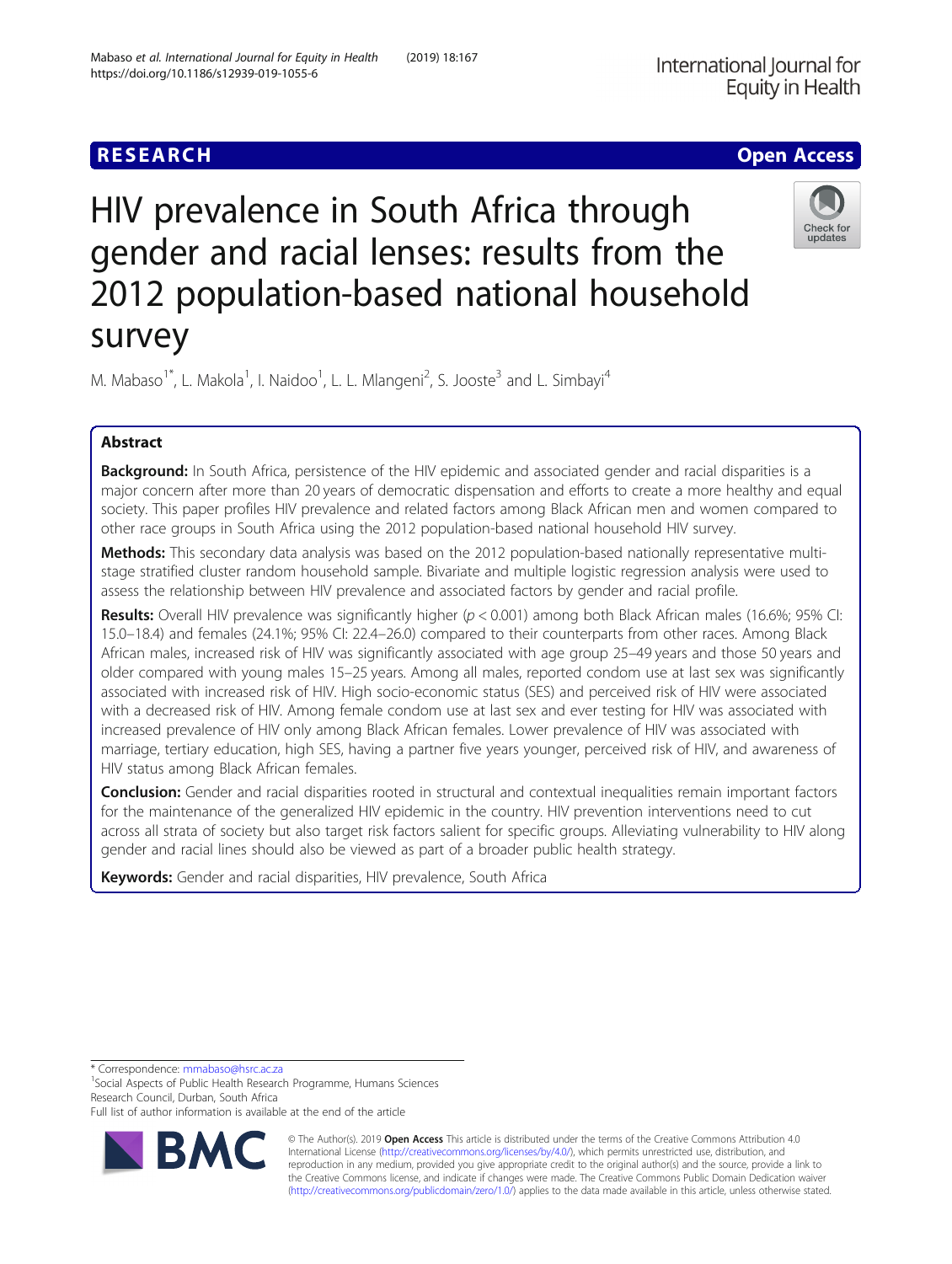## Background

Globally, both gender and racial inequalities play significant roles in perpetuating the HIV epidemic [\[1](#page-9-0)]. South Africa carries the largest share of the global HIV burden and a nationally representative population based household survey conducted in 2012 showed that an estimated 6.4 million people, about 12.2% of the population, were living with HIV in the country (2). The epidemic disproportionately affects women compared to their male counterparts, and is highest among Black African females [\[2](#page-9-0)–[4](#page-9-0)]. The gender dynamics of HIV infection can be traced back to the first national HIV survey in 2002 showing differential infection rates by gender with significantly higher prevalence among females (17.7%) than males (12.8%) [\[5\]](#page-9-0). This trend showing gender differences has been consistently found in subsequent surveys. In the 2005 national survey a higher HIV prevalence was also recorded among females (13.3%) than males (8.2%) [\[6\]](#page-10-0). Similarly, in the 2008 national survey HIV prevalence was higher among females (17.3%) than males (11.6%) [\[7\]](#page-10-0). The picture was similar in 2012 with a higher HIV prevalence among females (14.4%) than males (9.9%) [[2](#page-9-0)].

In all four national HIV surveys, Black Africans and especially women had the highest overall HIV prevalence compared to other race groups  $[2, 8-11]$  $[2, 8-11]$  $[2, 8-11]$  $[2, 8-11]$  $[2, 8-11]$  $[2, 8-11]$ . Poverty is an overarching factor that increases the disparity associated with HIV prevalence between genders and among race groups created by historical and current unequal cultural, social and economic status in South Africa [\[12](#page-10-0)–[15](#page-10-0)]. The low socio-economic status of women reinforce unequal gender power dynamics, which forces them into relationships that expose them to a higher risk of HIV infection than men, by engaging in risky sexual behaviours such as transactional and intergenerational sex [\[13](#page-10-0)–[16\]](#page-10-0). Even in other subregions of east, west and central Africa, the population most affected by HIV are women and especially young women. This has been attributed to their unequal cultural, social and economic status in these societies [\[16,](#page-10-0) [17\]](#page-10-0).

In South Africa, evidence shows that in addition to the gendered nature of the HIV epidemic, there are historical social conditions, which perpetuated race-based inequalities. These conditions increased susceptibility of certain groups to HIV infections, especially Black Africans who represent the majority of the population  $[8]$  $[8]$ . Racially perpetuated HIV is rooted on the socio-political economic system from the apartheid era in South Africa, which perpetuated an inherently unequal society [\[9](#page-10-0)]. This affected access to quality education, health and employment opportunities including breakdown of family structural norms due to migrant labour which in turn perpetuated the transmission of HIV [[2](#page-9-0), [9](#page-10-0)–[11](#page-10-0)]. Similarly, In the United States of America studies observed that racial disparity of HIV is influenced by social and economic inequities linked to poverty, social exclusion and growing disparity in healthcare, which places many African American communities, although a racial minority in that country at high risk of HIV acquisition [\[17](#page-10-0)–[21\]](#page-10-0).

In South Africa, apartheid policies were focused on economic and health advances for the minority White race group in the first 80 years of the twentieth century [[22\]](#page-10-0). Consequently, the Black majority race group living in South Africa suffered extreme inequalities simply by virtue of their race with the burden of HIV in particular reaching the highest epidemic proportions [\[23\]](#page-10-0). Persistence of the HIV epidemic in the context of historically entrenched disparities remains a major concern more than 20 years into the democratic dispensation. Attention has been paid to understanding the gender norms, stereotypes and practices, which contribute to the gendered nature of the HIV, such as male-female roles in sexual relationships. However, the racial dimension has not been fully considered as part of the gender lenses for HIV in the complex South African context. Although there are major efforts at redress in South Africa, Black African communities remain the most marginalised in all societal echelons. Black African women in particular are the most vulnerable than any other group, to the social, health and economic burden of HIV [[2,](#page-9-0) [5](#page-9-0)–[7\]](#page-10-0).

Consequently, the concept of race and an unequal society still bears relevance in South African society and the Human Sciences Research Council (HSRC) bio-behavioural cross sectional HIV surveys have collected data for race in all survey waves. This paper investigates factors associated with HIV prevalence among Black African men and women compared to other race groups in South Africa using the 2012 population-based national household survey.

## **Methods**

## Study data

The study used 2012 data from the South African national population-based household survey conducted by the HSRC. The sampling was based on a multistage stratified cross-sectional design described in detail elsewhere [\[2](#page-9-0)]. Enumeration areas (EAs) selected from the 2001 population census and mapped by aerial photography to create the master sample that informed the sampling of households [\[24](#page-10-0)]. A systematic probability sample of 15 households was drawn from each of the 1000 randomly selected EAs from 86,000 EAs. The selection of EAs was stratified by province and four locality types were defined as urban formal, urban informal, rural formal (including commercial farms) and rural informal localities (including tribal authority areas). Persons of all ages living in the selected households were eligible to participate in the survey.

Household and age-appropriate individual questionnaires were verbally administered to consenting eligible individuals to solicit information on demographic characteristics,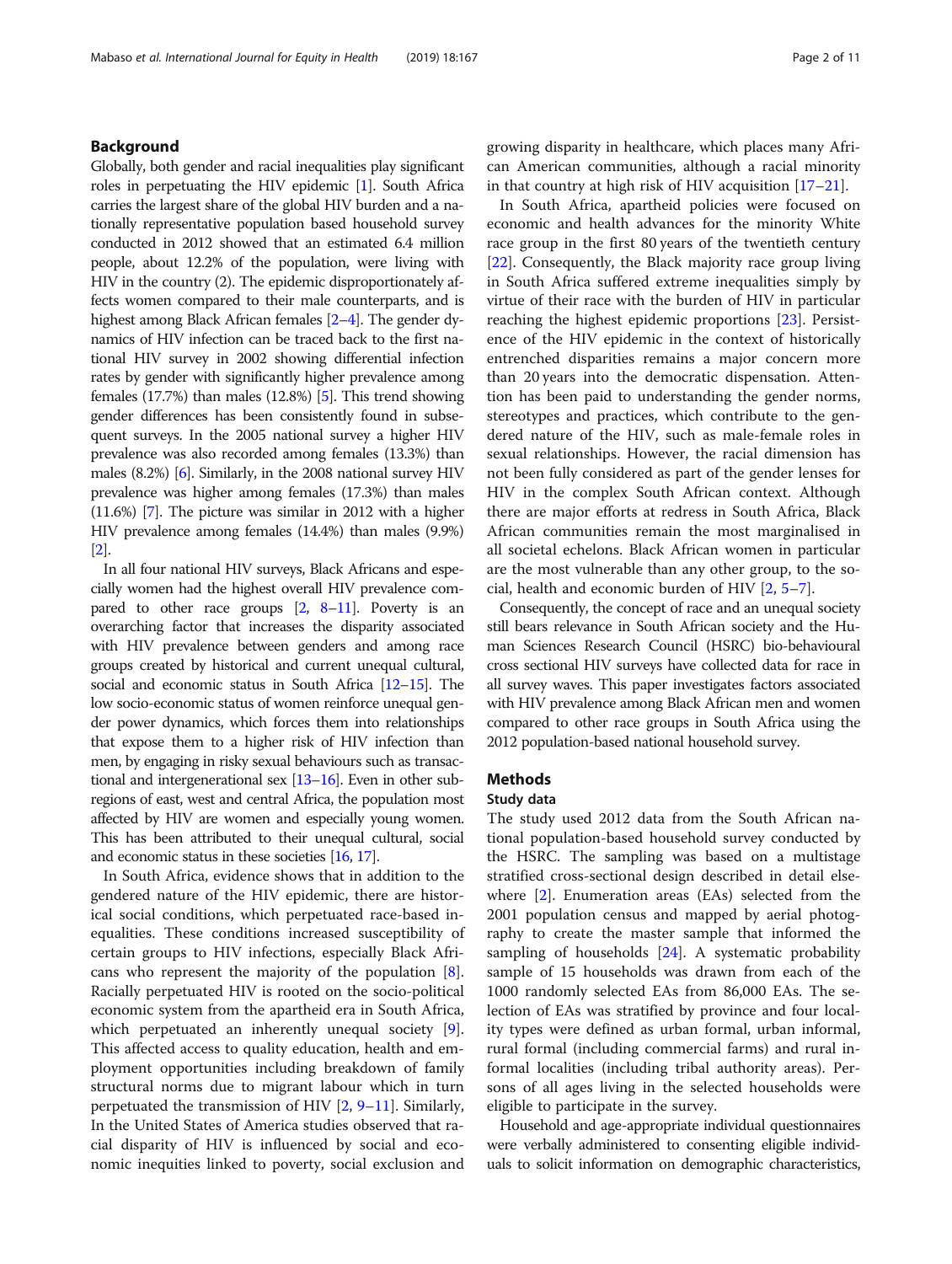HIV related knowledge, attitudes, and behaviours and health issues [\[2\]](#page-9-0). Dried blood spot (DBS) specimens were also collected from consenting individuals using a finger prick. Samples were tested for HIV at accredited laboratories using an enzyme immunoassay (EIA) (Vironostika HIV Uni-Form II plus O, Biomeriux, Boxtel, The Netherlands), and samples which tested positive were retested using a second EIA (Advia Centaur XP, Siemens Medical Solutions Diagnostics, Tarrytown, NJ, USA). Any samples with discordant results on the first two EIAs were tested with a third EIA (Roche Elecys 2010 HIV Combi, Roche Diagnostics, Mannheim, Germany). The current study focused on those 15 years and older who agreed to participate in the study.

## Ethical consideration

The data were anonymised to ensure confidentiality. All persons who agreed to participate in the survey were required to provide either written or verbal consent for both the interview and specimen collection. Verbal consent was sought from participants who could not write or read. The Centre for Disease Control and Prevention (CDC) granted a waiver of written consent per 45CFR46 for respondents who were unable to provide written consent but consented verbally. Field staff signed their name on behalf of the respondent to certify the respondent had given that informed consent verbally. Additionally the field supervisor signed as a witness to certify that the respondent was fully aware of the consent procedure. Ethical approval for the study was obtained from the Research Ethics Committee of the Human Sciences Research Council, South Africa (REC: 5/17/ 11/10) as well as by the Associate Director of Science of the National Centre for HIV and AIDS, Viral Hepatitis, STD and TB Prevention at the USA's (CDC) in Atlanta, Georgia, USA. The dataset(s) are available through the Human Sciences Research Council data research repository via the following link: [http://curation.hsrc.ac.za/doi-10.14749-14](http://curation.hsrc.ac.za/doi-10.14749-1400830395) [00830395](http://curation.hsrc.ac.za/doi-10.14749-1400830395).

## Measures

The primary outcome variable HIV prevalence was based on HIV status divided into two categories:  $1 =$ HIV positive individuals and  $0 = HIV$  negative individuals. Explanatory variables included socio-demographic variables and HIV risk factors. All definitions of sociodemographic variables are based on Statistics South Africa [[24\]](#page-10-0). The biological, socio-demographic and behavioural indicators are based on The Joint United Nations Programme on HIV and AIDS (UNAIDS) guidelines for second generation surveys [[25](#page-10-0)]. The race categories used are consistent with those reported in the 2012 and previous national HIV prevalence, incidence and behaviour surveys. This is based on the question "Which of the following describes your population group? (Black African, White, Coloured, and Indian/Asian)". The analysis was stratified by gender (males and females) and race, which was categorised into Black Africans and other (i.e., Whites, Coloureds, and Indian/Asian) due to the relatively smaller sample size for the latter race groups.

In the South African context, the historical apartheid regime defined concept of 'race' is still entrenched in society and population groups, and continue to be defined along a discrete racial classification namely Black African, White, Coloured and Indian [[26](#page-10-0), [27](#page-10-0)]. All South African citizens' official identity books still carry their racial designation. These racial identities continue to be used in South Africa and have importance in cultural and social contexts as well as in the ongoing transformation process, with a view to addressing historical societal inequalities [[2\]](#page-9-0).

Other socio-demographic characteristics included age categories (15 to 24 years, 25 to 49 years, and 50+ years), marital status (married and not married), highest educational level attained (no education, primary, secondary, and tertiary), employment status (not employed and employed), locality type (urban formal, urban informal, rural informal, rural formal), and asset based socio-economic status (SES) constructed using multiple correspondence analyses (MCA) based on questions on availability of essential services and ownership of a range of household assets [[28\]](#page-10-0). MCA is a data reduction technique for categorical data, which calculates a composite indicator score computed by adding up all weighted responses. The predicted score for each household was used to compute five quintiles representing a continuum of household SES from the most poor (lowest quintile) to the least poor (highest quintile). These five quintiles were categorised into low, middle, and high SES.

HIV-related risk factors included age at sexual debut (less than 15 years and more than 15 years), age disparate partnerships (partner older than 5 years, partner younger than 5 years, partner within 5 years), multiple sexual partners in the last 12 months (one partner, and two or more sexual partners), condom use at last sex (no and yes), alcohol use risk score (abstainers, low, high and hazardous risk drinkers) based on the Alcohol Use Disorder Identification Test (AUDIT) scale [[29\]](#page-10-0), selfperceived risk of HIV infection (no and yes), ever tested for HIV (no and yes), and awareness of HIV status (no and yes) based on the question "Have you ever tested for HIV, and if yes did you get your results back".

## Statistical analysis

All statistical analyses were performed using Stata software version 12 (Stata Corp, College Station, Texas, USA) and the "svy" command to take into account complex survey design.

Descriptive statistics were used to characterize HIV prevalence by socio-demographic and HIV-related risk factors according to gender and race. Differences between categorical variables were assessed using the chi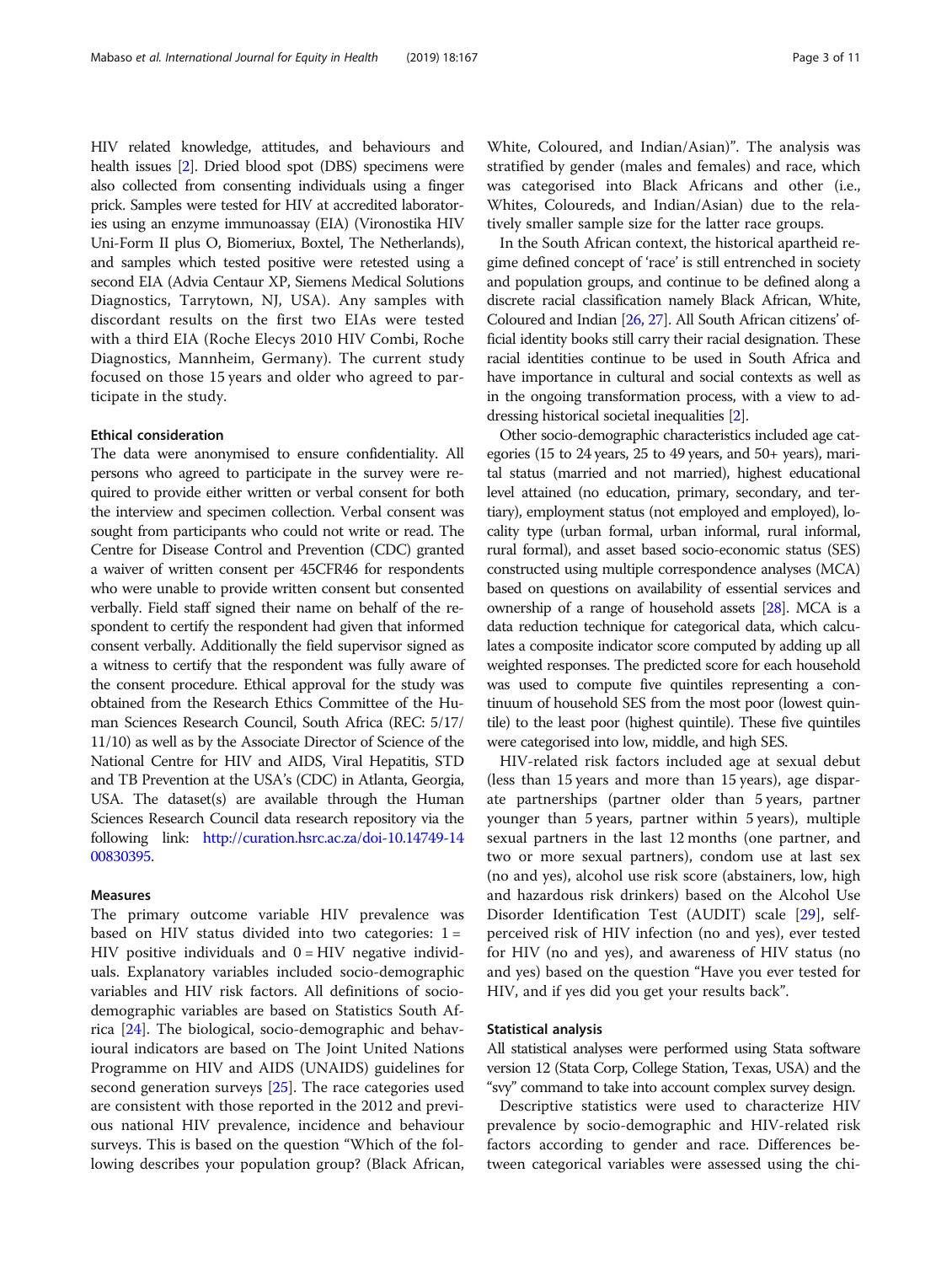square test. Bivariate logistic regression models were used to assess the relationship between HIV prevalence and each explanatory variable by gender and race. Statistically significant variables were entered into a multivariate logistic regression models to determine sociodemographic and HIV related risk factors associated gender and racial inequalities in HIV prevalence. Unadjusted odds ratios (OR), adjusted odds ratios (AOR) and their 95% confidence intervals (CI) with a  $p$ -value less than 0.05 are reported for all statistically significant results. Coefficient plots were used to display the results of the final multivariate model [[30](#page-10-0)].

## Results

## HIV prevalence, gender and race groups

Figure 1 shows racial and gender differences in HIV prevalence. Results suggest strong racial differences for HIV prevalence. HIV prevalence was significantly higher amongst Black Africans both males (16.6%; 95% CI: 15.0– 18.4) and females (24.1%; 95% CI: 22.4–26.0) compared to their counterparts from other races ( $p < 0.001$ ). Closer inspection of this trend showed that although there was a significant difference in HIV prevalence between male and female Black Africans, there was no significant gender difference in HIV prevalence for the other races (Fig. 1). For HIV prevalence, none of the other race groups differed significantly from each other. Hence, HIV prevalence for other race groups (White, Coloured, and Indian) was pooled in the subsequent analysis.

## HIV prevalence and socio-demographic characteristics

Table [1](#page-4-0) shows the HIV prevalence stratified by sociodemographic characteristics, categorised race groups and gender. HIV prevalence was significantly higher among those with no education/primary education among both males (4.8%) and females (6.1%) of other race groups compared to those with higher educational attainment Furthermore, there was strong evidence that Black African females with secondary school education (27.2%) or lower education level (24.2%) had significantly higher HIV prevalence compared to those with tertiary education. Compared to their married counterparts, HIV prevalence was significantly higher among unmarried men of other races as well as all women.

Generally, HIV prevalence was significantly higher among all men and women of low SES.

In addition, HIV prevalence was significantly higher among employed Black African males (21.9%) and females (26.2%) in contrast to other race groups whereby HIV prevalence was higher among unemployed males (2.5%) and females (3.7%) compared to those who were employed. Closer inspection of these trends shows a larger difference in the proportion of HIV infections among unemployed and employed Black African males (13.7% versus 21.9%) compared to the difference observed among women (24.6% versus 26.2%).

The HIV prevalence differed by locality type for Black African men and women. There was strong evidence that HIV prevalence was highest among Black African men (23.8%) living in rural formal areas in contrast with the highest overall HIV prevalence for Black African women living in urban informal areas (34.4%).

## HIV prevalence and behavioural risk factors

Table [2](#page-5-0) shows the HIV prevalence and behavioural risk factors by gender and race group. HIV prevalence was

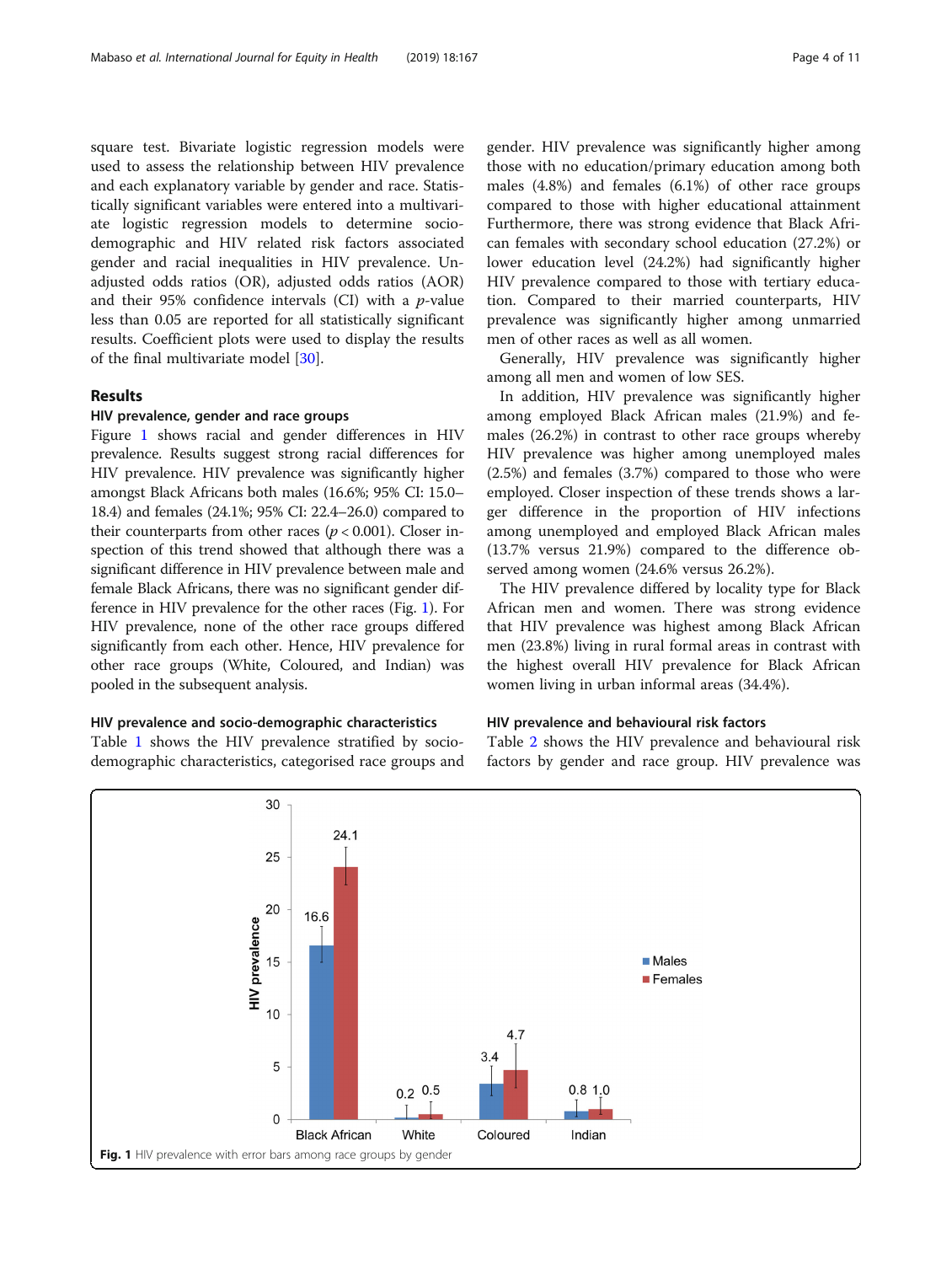<span id="page-4-0"></span>

| <b>THE LANGER CONSTRUCTION CONTACT CONSTRUCT OF A SERVICE AND DESCRIPTION OF A SERVICE AND DESCRIPTION OF A SERVICE AND DESCRIPTION OF A SERVICE AND DESCRIPTION OF A SERVICE AND DESCRIPTION OF A SERVICE AND DESCRIPTION OF A </b><br>Variables | Males                |                |               |          |                          |                    | diu late     |         | Females              |                |               |         |                          |                     |              |         |
|---------------------------------------------------------------------------------------------------------------------------------------------------------------------------------------------------------------------------------------------------|----------------------|----------------|---------------|----------|--------------------------|--------------------|--------------|---------|----------------------|----------------|---------------|---------|--------------------------|---------------------|--------------|---------|
|                                                                                                                                                                                                                                                   | <b>Black African</b> |                |               |          | Other races <sup>a</sup> |                    |              |         | <b>Black African</b> |                |               |         | Other races <sup>a</sup> |                     |              |         |
|                                                                                                                                                                                                                                                   | $\subset$            | HIV %          | 95% CI        | p-values | $\subset$                | HIV %              | 95% CI       | p-value | $\subset$            | HIV %          | 95% CI        | p-value | $\subset$                | HIV %               | 95% CI       | p-value |
| <b>Total</b>                                                                                                                                                                                                                                      | 5202                 | 16.6           | 15.0-18.4     |          | 3549                     | $\Box$             | $1.1 - 2.5$  |         | 7348                 | 24.1           | 22.4-26.0     |         | 4596                     | 2.3                 | $1.5 - 3.5$  |         |
| Age (years)                                                                                                                                                                                                                                       |                      |                |               |          |                          |                    |              |         |                      |                |               |         |                          |                     |              |         |
| 15 to 24                                                                                                                                                                                                                                          | 1940                 | 3.3            | $2.5 - 4.5$   | 0.001    | 854                      | 80                 | $0.3 - 1.5$  | 0.001   | 2130                 | 13.5           | $11.6 - 15.7$ | 0.001   | 959                      | $\frac{8}{2}$       | $0.4 - 1.7$  | < 0.001 |
| 25 to 49                                                                                                                                                                                                                                          | 2120                 | 25.7           | $22.8 - 28.8$ |          | <b>1548</b>              | 27                 | $1.7 - 4.4$  |         | 3173                 | 36.0           | 33.0-39.2     |         | 1985                     | 42                  | $2.8 - 6.4$  |         |
| $50+$                                                                                                                                                                                                                                             | 1140                 | 12.2           | $9.4 - 15.7$  |          | 1146                     | $\frac{8}{2}$      | $0.4 - 1.4$  |         | 2043                 | $\overline{O}$ | $8.5 - 12.1$  |         | 1651                     | 0.6                 | $0.2 - 1.9$  |         |
| Marital status                                                                                                                                                                                                                                    |                      |                |               |          |                          |                    |              |         |                      |                |               |         |                          |                     |              |         |
| Not Married                                                                                                                                                                                                                                       | 3773                 | 17.2           | $15.2 - 19.4$ | 0.248    | 1827                     | 27                 | $0.9 - 4.0$  | 0.021   | 5512                 | 26.9           | $24.8 - 29.1$ | < 0.001 | 2499                     | 3.4                 | $2.3 - 5.2$  | < 0.001 |
| Married                                                                                                                                                                                                                                           | 1304                 | 14.9           | $12.0 - 18.3$ |          | 1676                     | $\overline{0}$     | $0.4 - 2.3$  |         | 1710                 | 16.4           | $13.3 - 19.9$ |         | 2046                     | $\overline{0}$      | $0.3 - 1.7$  |         |
| Education level                                                                                                                                                                                                                                   |                      |                |               |          |                          |                    |              |         |                      |                |               |         |                          |                     |              |         |
| No education/Primary                                                                                                                                                                                                                              | 1148                 | 17.4           | $14.4 - 20.9$ | 0.078    | 439                      | 4.8                | $2.8 - 8.1$  | 0.001   | 1536                 | 24.2           | $21.1 - 27.5$ | < 0.001 | 665                      | $\overline{6}$      | $3.0 - 12.2$ | < 0.001 |
| Secondary                                                                                                                                                                                                                                         | 2953                 | 16.8           | $14.8 - 19.1$ |          | 2392                     | $\frac{5}{1}$      | $0.9 - 2.5$  |         | 4040                 | 27.2           | 24.8-29.8     |         | 3043                     | 2.2                 | $1.4 - 3.5$  |         |
| Tertiary                                                                                                                                                                                                                                          | 238                  | 9.5            | 5.2-16.6      |          | 372                      | $\overline{\circ}$ | $0.0 - 0.2$  |         | 352                  | 13.1           | 8.9-19.0      |         | 416                      | $\widetilde{\circ}$ | $0.1 - 0.8$  |         |
| Employment status                                                                                                                                                                                                                                 |                      |                |               |          |                          |                    |              |         |                      |                |               |         |                          |                     |              |         |
| Unemployed                                                                                                                                                                                                                                        | 2907                 | 13.7           | $11.4 - 16.4$ | 0.003    | 1207                     | 25                 | $1.5 - 4.2$  | 0.001   | 5041                 | 24.6           | 22.7 - 26.7   | 0.001   | 2623                     | 37                  | $2.3 - 5.9$  | 0.001   |
| Employed                                                                                                                                                                                                                                          | 1860                 | 21.9           | $19.0 - 25.1$ |          | 1930                     | $\frac{6}{1}$      | $0.9 - 2.8$  |         | 1691                 | 26.2           | $22.4 - 30.5$ |         | 1540                     | $\overline{12}$     | $0.7 - 2.0$  |         |
| Asset based SES scores                                                                                                                                                                                                                            |                      |                |               |          |                          |                    |              |         |                      |                |               |         |                          |                     |              |         |
| Low SES                                                                                                                                                                                                                                           | 3163                 | 17.7           | $15.7 - 20.0$ | 0.003    | 366                      | 63                 | $3.6 - 10.9$ | 0.001   | 4327                 | 27.3           | $25.1 - 29.6$ | < 0.001 | 395                      | 8.0                 | $4.6 - 13.4$ | < 0.001 |
| Middle SES                                                                                                                                                                                                                                        | 1571                 | 17.8           | $14.2 - 22.0$ |          | 1215                     | 3.6                | $2.0 - 6.4$  |         | 2338                 | 22.9           | 19.4-26.8     |         | 1710                     | 4.3                 | $2.5 - 7.3$  |         |
| High SES                                                                                                                                                                                                                                          | 414                  | 64             | $3.9 - 10.5$  |          | 1922                     | $\overline{0}$     | $0.3 - 1.0$  |         | 590                  | 9.6            | $6.8 - 13.6$  |         | 2435                     | $\overline{a}$      | $0.4 - 2.0$  |         |
| Locality type                                                                                                                                                                                                                                     |                      |                |               |          |                          |                    |              |         |                      |                |               |         |                          |                     |              |         |
| Urban formal                                                                                                                                                                                                                                      | 1767                 | $\overline{1}$ | $14.2 - 20.2$ | 0.040    | 3016                     | $\frac{5}{1}$      | $1.0 - 2.4$  | 0.001   | 2558                 | 21.1           | $18.1 - 24.5$ | < 0.001 | 4010                     | 2.3                 | $1.5 - 3.7$  | < 0.001 |
| urban informal                                                                                                                                                                                                                                    | 920                  | 20.3           | 15.6-26.1     |          | $\odot$                  | 125                | $4.4 - 31.0$ |         | 1192                 | 34.4           | $30.1 - 39.0$ |         | 56                       | 115                 | $6.7 - 19.1$ |         |
| rural informal                                                                                                                                                                                                                                    | 1861                 | 14.6           | $12.6 - 16.8$ |          | $\supseteq$              | 29.9               | $5.7 - 75.0$ |         | 2987                 | 24.3           | 22.0-26.9     |         | 5                        | 22.7                | $4.3 - 66.1$ |         |
| rural formal                                                                                                                                                                                                                                      | 654                  | 23.8           | $16.7 - 32.8$ |          | 463                      | $\frac{3}{2}$      | $0.6 - 3.0$  |         | 611                  | 31.3           | 26.9-36.2     |         | 502                      | $\frac{6}{1}$       | $0.8 - 3.2$  |         |
| <sup>a</sup> Other races include White, Coloured and Indians/Asians                                                                                                                                                                               |                      |                |               |          |                          |                    |              |         |                      |                |               |         |                          |                     |              |         |

eler haf anden van heiliteits Table 1 HIV prevalence and socio-demographic characteristics stratified by gender and race ooraphic characterice Table 1 HIV prevalence and socio-dem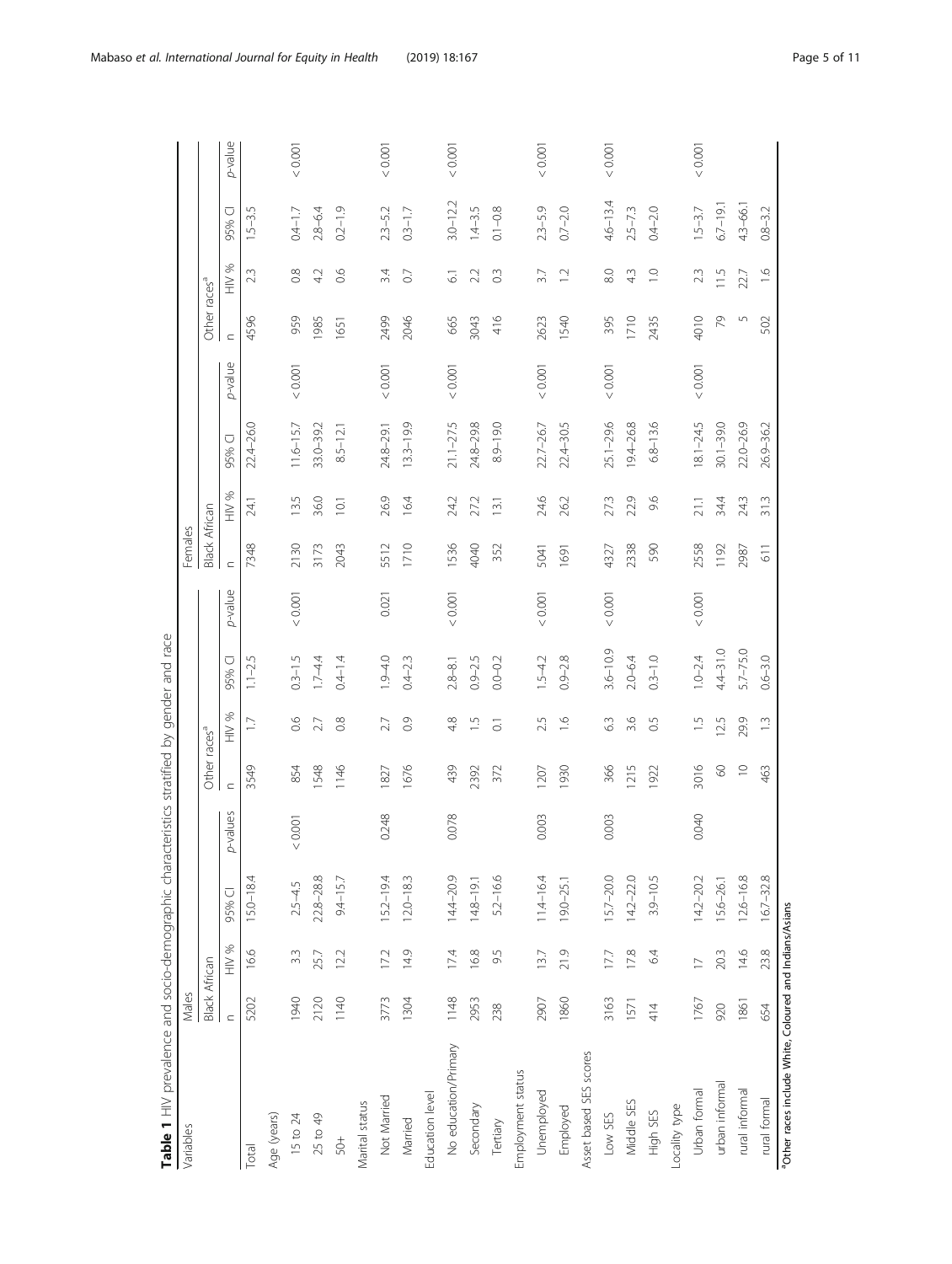<span id="page-5-0"></span>

| <b>E</b> A LIN KIND SCOLUMN AND DESCRIPTION OF THE PROPERTY OF THE SERVICE CONDUCTS OF THE SERVICE CONDUCTS OF THE SERVICE CONDUCTS OF THE SERVICE CONDUCTS OF THE SERVICE CONDUCTS.<br>Variables<br>è | Males                     |                 |                    |         | yulud Dhina      |                          |              |         | Females              |                 |               |         |                  |                          |              |         |
|--------------------------------------------------------------------------------------------------------------------------------------------------------------------------------------------------------|---------------------------|-----------------|--------------------|---------|------------------|--------------------------|--------------|---------|----------------------|-----------------|---------------|---------|------------------|--------------------------|--------------|---------|
|                                                                                                                                                                                                        | <b>Black African</b>      |                 |                    |         |                  | Other races <sup>a</sup> |              |         | <b>Black African</b> |                 |               |         |                  | Other races <sup>a</sup> |              |         |
|                                                                                                                                                                                                        | $\subset$                 | HIV %           | 95% CI             | p-value | $\subset$        | HIV %                    | 95% CI       | p-value | $\subset$            | HIV %           | 95% CI        | p-value | $\subset$        | HIV %                    | 95% CI       | p-value |
| $ $ <sub>ota</sub> $ $                                                                                                                                                                                 | 5202                      | 16.6            | 84<br>$15.0 - 1$   |         | 734              | $\overline{O}$           | $0.0 - 1.4$  |         | 7348                 | 24.1            | 22.4-26.0     |         | 873              | $\overline{0}$           | $0.1 - 1.7$  |         |
| Age at sexual debut                                                                                                                                                                                    |                           |                 |                    |         |                  |                          |              |         |                      |                 |               |         |                  |                          |              |         |
| Younger than 15                                                                                                                                                                                        | 393                       | 14.3            | 5.6<br>$10.2 - 1$  | 0.096   | $\beta$          | $\overline{5}$           | $0.7 - 29.8$ | 0.489   | 229                  | 26              | $8.3 - 35.6$  | 0.801   | $\equiv$         | $\circ$                  |              | 0.034   |
| 15+ years                                                                                                                                                                                              | 3318                      | 18.9            | $17.0 - 21.1$      |         | 568              | $\circ$                  | $0.0 - 0.1$  |         | 5498                 | 27.2            | 24.9-29.5     |         | 746              | 0.6                      | $0.2 - 2.0$  |         |
| Sexual partners in the last 12 month                                                                                                                                                                   |                           |                 |                    |         |                  |                          |              |         |                      |                 |               |         |                  |                          |              |         |
| 1 partner                                                                                                                                                                                              | 2575                      | 20.3            | 18.0-22.9          | 0.214   | 474              | $\degree$                | $0.0 - 2.0$  | 0.867   | 3822                 | 28              | $25.3 - 30.8$ | 0.210   | 546              | $\frac{8}{2}$            | $0.2 - 2.7$  | 0.311   |
| 2+ partner                                                                                                                                                                                             | 663                       | 16.9            | $12.9 - 21.8$      |         | 23               | $\circ$                  |              |         | 211                  | 34.5            | $25.3 - 45.0$ |         | $\overline{1}$   | $\circ$                  |              |         |
| Age disparate partnerships                                                                                                                                                                             |                           |                 |                    |         |                  |                          |              |         |                      |                 |               |         |                  |                          |              |         |
| 5years+older                                                                                                                                                                                           | $\frac{8}{8}$             | 22.7            | $12.3 - 38.2$      | 0.208   | $\overline{3}$   | $\approx$                | $0.0 - 1.3$  | 0.090   | 1694                 | 29.4            | $25.6 - 33.5$ | 0.001   | 165              | $\frac{6}{1}$            | $0.3 - 7.4$  | 0.035   |
| 5 years + younger                                                                                                                                                                                      | 1163                      | 21.4            | $18.1 - 25.2$      |         | 132              |                          | $0.2 - 6.4$  |         | $98$                 | 51.8            | $38.1 - 65.3$ |         | 26               | $\overline{0}$           | $0.1 - 3.0$  |         |
| Within 5 years older or younger                                                                                                                                                                        | 1965                      | 175             | $14.9 - 20.4$      |         | 334              | $\circ$                  |              |         | 2239                 | 26.3            | $23.4 - 29.4$ |         | 373              | $\widetilde{\mathrm{C}}$ | $0.0 - 2.3$  |         |
| Condom use last sex act                                                                                                                                                                                |                           |                 |                    |         |                  |                          |              |         |                      |                 |               |         |                  |                          |              |         |
| $\frac{1}{2}$                                                                                                                                                                                          | 1806                      | 16.2            | $13.6 - 19.1$      | 0.002   | 411              | $\circ$                  |              | 0.002   | 2445                 | 21.4            | $18.6 - 24.5$ | 10000   | 507              | 65                       | $0.1 - 3.3$  | 10000   |
| Yes                                                                                                                                                                                                    | 1363                      | 23.4            | $20.1 - 27.1$      |         | $8^{\circ}$      | $\overline{0}$           | $0.3 - 11.4$ |         | 1523                 | 39.1            | 34.9-43.5     |         | $\frac{1}{6}$    | 2.9                      | $0.7 - 11.3$ |         |
| Alcohol use risk scoreb                                                                                                                                                                                |                           |                 |                    |         |                  |                          |              |         |                      |                 |               |         |                  |                          |              |         |
| Abstainers                                                                                                                                                                                             | 2894                      | 16.2            | 9.3<br>$13.4 - 19$ | 0.610   | 214              | $\overline{O}$           | $0.1 - 5.4$  | 0.040   | 6070                 | 24.2            | $22.3 - 26.1$ | 0.768   | 402              | Ξ                        | $0.3 - 3.7$  | < 0.001 |
| Low risk drinkers (1-7)                                                                                                                                                                                | 1315                      | $\frac{8}{1}$   | 5.6<br>$13.0 - 19$ |         | 397              | $\circ$                  | $0.0 - 0.1$  |         | 537                  | 24.7            | $18.7 - 31.8$ |         | 345              | $\circ$                  | $0.0 - 0.1$  |         |
| High risk drinkers (8-19)                                                                                                                                                                              | 353                       | $\overline{21}$ | $14.6 - 29.3$      |         | $\overline{31}$  | $\circ$                  |              |         | $88$                 | 19.6            | $10.5 - 33.6$ |         |                  | $\circ$                  |              |         |
| Hazardous drinkers 20+)                                                                                                                                                                                | $\widetilde{\mathcal{L}}$ | 14.8            | $4.0 - 41.9$       |         | $\circ$          | $\circ$                  |              |         | $\sim$               | $\circ$         |               |         |                  | $\circ$                  |              |         |
| HIV risk perception                                                                                                                                                                                    |                           |                 |                    |         |                  |                          |              |         |                      |                 |               |         |                  |                          |              |         |
| $\frac{1}{2}$                                                                                                                                                                                          | 1310                      | 27.4            | $24.0 - 31.1$      | < 0.001 | $\frac{8}{10}$   | $\frac{1}{2}$            | $0.3 - 6.1$  | < 0.001 | 2275                 | 39.1            | $35.5 - 42.8$ | < 0.001 | $\overline{4}$   | 8.4                      | $1.3 - 39.7$ | < 0.001 |
| Yes                                                                                                                                                                                                    | 3810                      | 12.1            | 4.5<br>$10.1 - 1$  |         | $\overline{701}$ | 0.2                      | $0.0 - 1.6$  |         | 4927                 | 16.7            | $14.8 - 18.7$ |         | 844              | 0.4                      | $0.1 - 1.7$  |         |
| Ever test for HIV                                                                                                                                                                                      |                           |                 |                    |         |                  |                          |              |         |                      |                 |               |         |                  |                          |              |         |
| $\frac{1}{2}$                                                                                                                                                                                          | 2376                      | 11.8            | 5.2<br>$9.1 - 1!$  | < 0.001 | 232              | $\circ$                  |              | 0.044   | 2127                 | 11.6            | $9.5 - 14.2$  | 10000   | 353              | $\overline{0}$           | $0.1 - 4.5$  | 0.005   |
| Yes                                                                                                                                                                                                    | 2767                      | 20.3            | 18.0-22.7          |         | 488              | 0.3                      | $0.1 - 2.1$  |         | 5136                 | 28.5            | $26.2 - 30.9$ |         | 507              | 0.4                      | $0.1 - 1.5$  |         |
| Awareness of HIV status                                                                                                                                                                                |                           |                 |                    |         |                  |                          |              |         |                      |                 |               |         |                  |                          |              |         |
| $\frac{1}{2}$                                                                                                                                                                                          | 3259                      | 16.4            | $14.1 - 19.1$      | 0.846   | 533              | $\circ$                  | $0.0 - 0.1$  | 0.165   | 3775                 | 22.3            | $20.3 - 24.5$ | 0.015   | 698              | 0.6                      | $0.2 - 2.1$  | 0.108   |
| Yes                                                                                                                                                                                                    | 1838                      | 16.8            | 9.6<br>$14.3 - 19$ |         | 177              | 0.8                      | $0.1 - 5.5$  |         | 3388                 | $\overline{26}$ | $23.5 - 28.7$ |         | $\overline{161}$ | $\circ$                  |              |         |
| "Other races include White, Coloured and Indians/Asians, "Alcohol risk score based on a questionnaire for Alcohol Use Disorder Identification Test (AUDIT)                                             |                           |                 |                    |         |                  |                          |              |         |                      |                 |               |         |                  |                          |              |         |

Table 2 HIV prevalence and HIV related risk factors stratified by gender and race Table 2 HIV prevalence and HIV related risk factors stratified by gender and race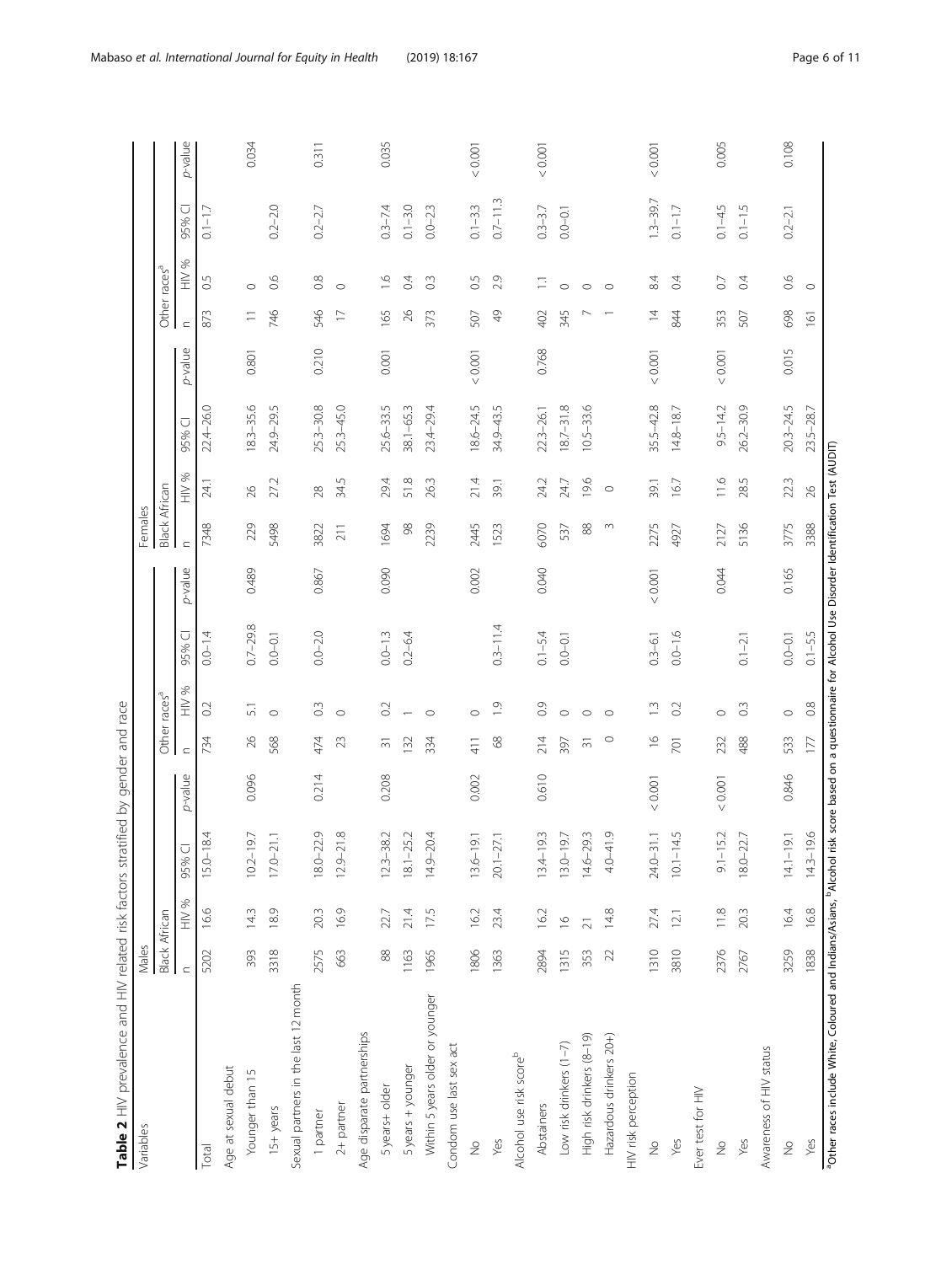significantly higher among those who reported having sexual partners younger than five years among Black African females (51.8%) than females compared with other age disparate partnerships. However, HIV prevalence was highest among women of other races who had sexual partners older than five years compared to other age disparate partnerships.

Generally, for all groups HIV prevalence was significantly higher among those who reported using a condom at last sex compared to those who reported not using a condom. In addition, HIV prevalence was significantly higher among those who perceived themselves as not being at risk of HIV, regardless of race or gender. Notably the HIV prevalence was highest among Black African women (39.1%) who perceived themselves not to be at risk of HIV. Among those who reported ever having an HIV test, the HIV prevalence was significantly higher for Black African males (20.3%) and Black African females (28.5%).

## Determinants of HIV prevalence by gender and race

The results of the bivariate analysis assessing the relationship between HIV prevalence and each explanatory variable by gender and race will be included as Additional files. Additional file [1](#page-9-0) shows bivariate associon between HIV prevalence and socio-demographic characteristics by gender and

race. Additional file [2](#page-9-0) shows bivariate association between HIV prevalence and HIV related risk factors by gender and race. Only coefficient plots of variables that were significant and included in the multivariate model are described below.

## Male model

Figure 2 shows strong evidence of increased HIV prevalence among Black African males aged 25 to 49 years [AOR = 7.79 (95% CI: 4.71–12.89,  $p < 0.001$ ] and those 50 years and older [AOR = 5.01 (95% CI: 2.59–9.67), p < 0.001] compared to the younger Black African males. A similar trend was observed among males of other races groups aged 25 to 49 years where there was evidence of high HIV prevalence risk compared to their younger counterparts  $[AOR = 4.11 (95\% CI: 1.00 16.92), p = 0.051].$ 

Reported condom use was significantly associated with increased prevalence of HIV infection among Black African males  $[AOR = 1.68 (95\% CI: 1.15-2.44), p = 0.007]$  and males of other race groups  $[AOR = 3.37 \ (95\% \ CI: 1.29 -$ 8.77),  $p = 0.013$ . Generally, a high SES and self-perceived risk of contracting HIV was associated with a decreased risk of HIV. Among Black African males, a high SES [AOR = 0.22 (95% CI: 0.09–0.50)  $p < 0.001$  and self-perceived risk of HIV  $[AOR = 0.51 (95\% CI: 0.37-0.69), p < 0.001]$  was

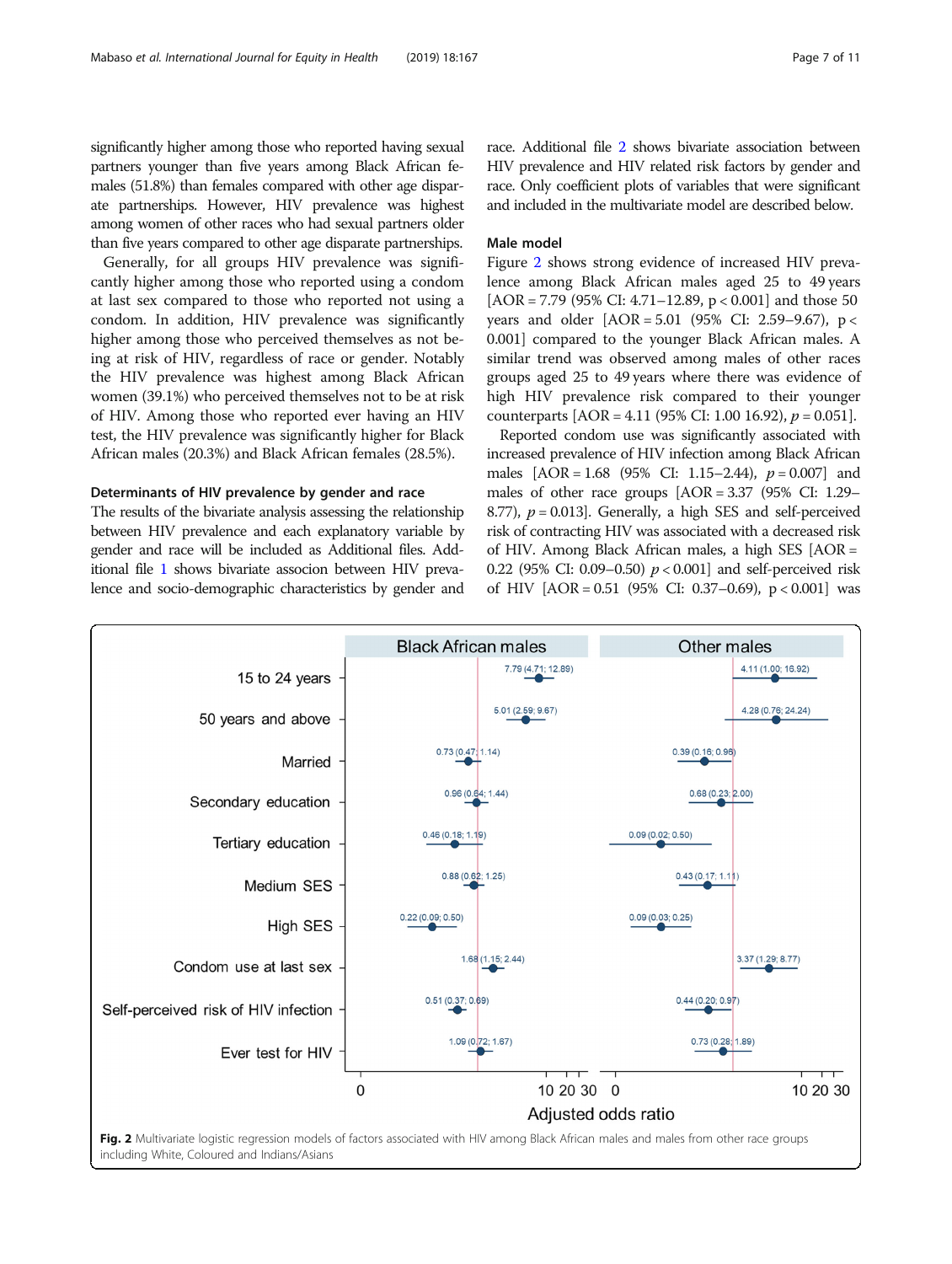significantly associated with a decreased risk of HIV infection. The same trend was observed for males of other race groups, as high SES  $[AOR = 0.09 (95\% CI: 0.03-0.25), p <$ 0.001] and self-perceived risk of HIV [AOR = 0.44 (95% CI: 0.20–0.97),  $p = 0.041$  was associated with low risk of HIV.

## Female model

Figure 3 shows that among Black African females and females of other race groups increased prevalence of HIV infection remained significantly associated with age 25 to 49 years  $[OR = 3.03 (95\% CI: 2.30-3.98), p < 0.001]$ , and [OR = 8.91 (95% CI: 2.19–36.22),  $p = 0.002$ ], respectively. Reported condom use at last sex and ever testing for HIV were significantly associated with increased prevalence of HIV infection only among Black African females with AOR = 2.65 (95% CI: 1.99–3.54),  $p < 0.001$  and AOR = 1.65 (95% CI: 1.08–2.51),  $p = 0.020$ , respectively.

Lower prevalence of HIV infection was significantly associated with marriage  $[AOR = 0.44 (95\% CI: 0.30-0.65), p <$ 0.001], tertiary education [AOR = 0.50 (95% CI: 0.27–0.92)  $p = 0.025$ , high SES [AOR = 0.36 (95% CI: 0.20–0.63)  $p <$ 0.001], partner 5 years younger [OR = 0.31 (95% CI: 0.14– 0.67)  $p = 0.003$ , partner age difference within 5 years  $[AOR = 0.24 (95\% CI: 0.12-0.47)$   $p = 0.000$ , perceived risk of HIV infection  $[AOR = 0.42 (95\% \text{ CI: } 0.32 - 0.57) p <$ 0.001] and awareness of HIV status  $[AOR = 0.55 (0.41 -$ 0.73)  $p < 0.001$  among Black African females. Similarly, among females of other race groups lower prevalence of HIV infection was significantly associated with marriage [AOR = 0.31 (95% CI: 0.12–0.81)  $p = 0.017$ ), tertiary education  $[AOR = 0.10 (95\% CI: 0.01 0.66), p = 0.018]$ , partner age difference of less than five years  $[AOR = 0.14 \ (95\% \ CI:$ 0.04–0.51)  $p = 0.003$ , and self-perceived risk of HIV infection  $[AOR = 0.45 (95\% CI: 0.10-1.96) p = 0.005]$ .

## **Discussion**

This study investigates factors linked with gender and racial disparities in HIV using the 2012 South African population-based national household survey. The findings revealed that some socio-demographic and behavioural factors related to HIV prevalence were common across the gender and racial divide but more prevalent among Black African females. Generally, HIV prevalence was higher among the productive and reproductive age groups, especially among those with no education or low educational qualifications and those residing in low and middle SES households. There were also factors that were unique to a particular gender and race group such

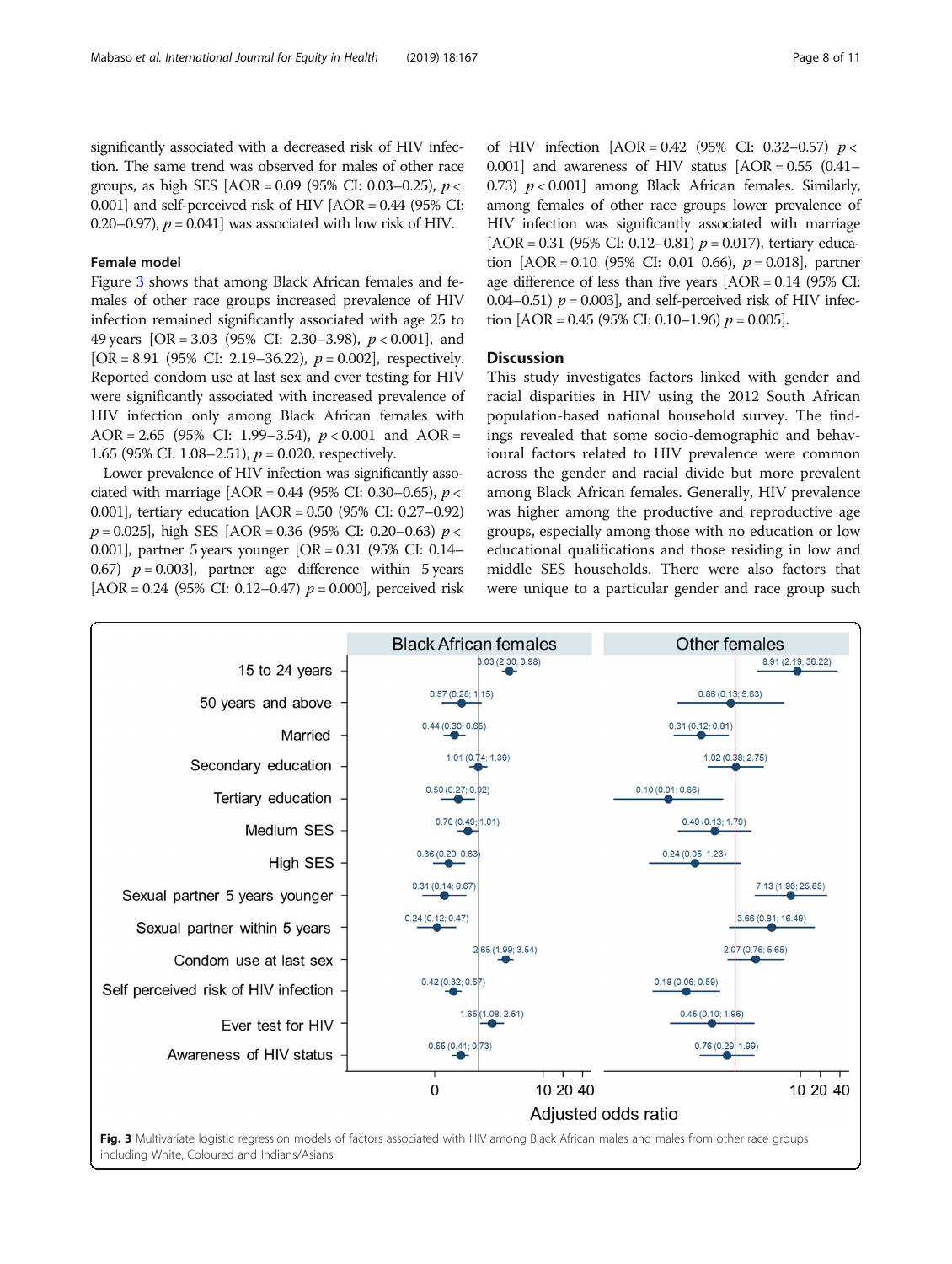as the higher prevalence of HIV among the employed Black Africans compared to the unemployed males in the other race groups. There was also a higher prevalence of HIV found in urban informal and rural formal areas among Black Africans compared to other race groups.

The current findings confirm that Black Africans in South Africa still carry the greatest burden of HIV. This coincides with low education levels, unemployment, and poverty as shown in other studies [[31](#page-10-0), [32](#page-10-0)]. These factors reflect the structural disparities which defined the fabric of South African society. The findings are in agreement with previous studies that have linked the heterogeneous HIV prevalence to the largely unequal socio-economic status of South Africans. The structural inequalities manifests itself in HIV related disparities along race and gender lines, with Black Africans being the most vulnerable [\[9,](#page-10-0) [33\]](#page-10-0).

The lack of differences in behavioural factors associated with HIV prevalence between black African males and males of other race groups is contrary to the notion that Black African males suffer from greater HIV prevalence because they are considered less sexually responsible than their counterparts in other racial groups. Similarly, the findings also suggest that the high rates of HIV among Black African females is not just a simple result of high-risk behaviour but intrinsic structural inequalities that make them more likely to come into contact with the disease [\[21\]](#page-10-0).

The current findings suggest that for women, being married and having a tertiary education are protective of HIV infection, regardless of race. In sub-Saharan Africa, associations between marriage and HIV infection among women vary and are generally complex and depend on both the type of relationship and sexual context [[34](#page-10-0)]. The combined protective association with higher level of education could be indicative of the women's social status, economic independence, and the ability to choose low risk sexual partners, thus limiting their risk of HIV infection [[35](#page-10-0)]. Improving the educational and economic status of women has been shown to determine their bargaining power in sexual decision making even in marriage [\[36\]](#page-10-0).

Findings also showed that for women having a sexual partner five years younger compared to having a sexual partner five years and older was protective of HIV infection, regardless of race. The influence of the interplay between age disparate relationships and gender-based power dynamics has long been shown to influence the risk of HIV infection [[37](#page-10-0)–[39](#page-10-0)]. Women with sexual partners at least five years older have been shown to be unable to negotiate safe sex for protection against HIV infection. This risk taking behaviour is influenced among other factors by socio-cultural dynamics amplified by gender norms, stereotypes and poverty, especially among Black Africans [[37](#page-10-0)–[39\]](#page-10-0). There is therefore a need to educate and empower women to self-protect against risky sexual behaviour irrespective of the age difference

between themselves and their partners and sociocultural norms and expectations.

The observed association between high SES and reduced HIV risk among all males, regardless of race is indicative of intrinsic socio-economic inequality that put males from low SES households at high risk of HIV infection. This is consistent with other work showing that groups that have been socially or economically marginalised are particularly vulnerable to HIV infection [\[40](#page-10-0)]. Despite the heightened risk of HIV among Black African males, HIV interventions should focus on the poorest without neglecting males in other race groups, as HIV risk is high for everyone in this stratum. However, there is still a need for better understanding of the nature and dynamics of the HIV epidemic in the disadvantaged minority race groups.

Males and females who reported condom use at last sex were at increased risk of HIV, regardless of race. This could be reflective of the fact that self-reported condom use at last sex might have not been a consistent selfreported practice hence the higher prevalence of HIV in this group. Another possible explanation for this could be social desirability bias in that the participant felt compelled to state they had used a condom. In addition, selfperceived risk of HIV was associated with a lower risk of HIV among both males and females, regardless of race. Furthermore, awareness of HIV status was associated with decreased risk of HIV infection among Black African women. These findings are positive attribute in the sense that HIV ignorance is no longer a major issue in the South African setting given more than 20 years of concerted efforts in the fight against the HIV epidemic. However, further research is needed to explore the link between awareness of HIV status, condom use at last sex and consistency of condom use and self-perceived risk of HIV with a gender and racial lens in South Africa.

## Limitations

The study's cross-sectional design limits the ability to draw conclusions with regard to causality between the exposure and outcome variables. Furthermore, the survey data on sexual behaviour are based on self-reports. Hence, they are subject to both social desirability and recall bias. Unmeasured factors not adjusted for during analysis might contribute substantially to the difference in HIV/ AIDS prevalence by gender and race. Despite these limitations, the study adds to existing literature and contributes to the understanding of the factors influencing gender and racial disparities in HIV in the South African context. Thus it has important implications for HIV risk prevention interventions within the gender and racial divide in the country. In addition, the survey data are based on a large nationally representative sample that can be generalized to the South African population.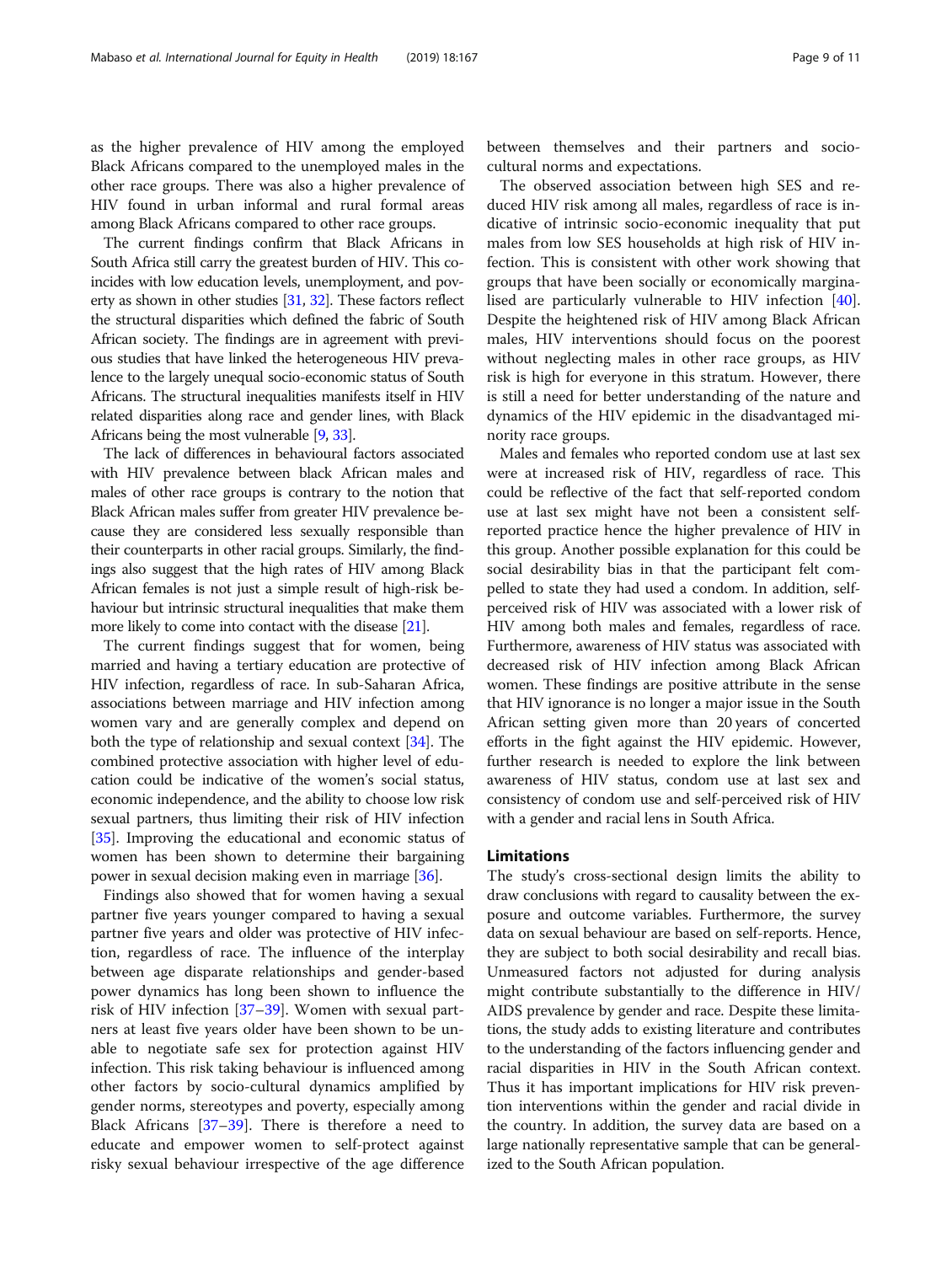## <span id="page-9-0"></span>Conclusion

The findings reaffirm that gender and racial inequalities, as perpetuated by structural inequalities, such as educational attainment, socio-economic position, and contextual factors, such as socio-cultural norms, stereotypes, and beliefs, predisposes Black Africans and in particular women to heightened risk of HIV infection. Efforts to alleviate systemic societal inequalities based on gender and race should be viewed as part of a broader public health strategy to control and manage HIV as a chronic illness among the most marginalised groups. These groups have historically been disproportionately poor compared to their counterparts of other races. The gendered differences between men's and women's risk which cut across the different race groups reflect deep social differences in the cultural construction of gender roles [\[41](#page-10-0)]. This reinforces intrinsic gender based power dynamics, which compel women into relationships that expose them to increased risk of HIV infection. Given the high rates of unplanned pregnancies among young women in the country, this in turn may contribute to mother to child vertical transmission risk and hence perpetuating generational imbalances [\[42\]](#page-10-0). Therefore overcoming the scourge of HIV in Black African communities especially among women will take more than just biomedical interventions. The following actions are suggested:

- There is a need for continued effort to fix the fundamental societal and structural inequalities that are linked with the circumstances of HIV in the country
- There is a need to address the gendered dimension of the HIV epidemic closely related to socio-cultural patriarchal values, norms and stereotypes which marginalise women
- There is a need promote the education and empowerment of young girls and women for selfreliance and improved economic circumstances to break the cycles that underpin their vulnerabilities
- There is a need to develop suitable research frameworks for gender and race sensitive HIV data collection instruments that routinely document and monitor the impact of demographic, social, and economic conditions in order to inform HIV policies and programs

## Supplementary information

Supplementary information accompanies this paper at [https://doi.org/10.](https://doi.org/10.1186/s12939-019-1055-6) [1186/s12939-019-1055-6.](https://doi.org/10.1186/s12939-019-1055-6)

Additional file 1. Bivariate association between HIV prevalence and socio-demographic characteristics by gender and race.

Additional file 2. Bivariate association between HIV prevalence and HIV related risk factors by gender and race.

#### Abbreviations

AOR: Adjusted odds ratios; AUDIT: Alcohol Use Disorder Identification Test; CDC: Centre for Disease Control; confidence intervals; DBS: Dried blood spot; EAs: Enumeration areas; EIA: Enzyme immunoassay; HIV: Human immunodeficiency virus; MCA: Multiple Correspondence Analyses; NJ: New Jersey; OR: Odds ratios; SES: Socio-economic status; STD: Sexually Transmitted Diseases; TB: Tuberculosis; UNAIDS: The Joint United Nations Programme on HIV and AIDS; USA: United States of America

#### Acknowledgements

We would like to thank South Africans who participated in the study.

#### Authors' contributions

MM and ML contributed to the conceptualisation and drafting of the manuscript. MM and MLL analysed the data. NI, JS and SL provided a critical revision of the manuscript for important intellectual content. All authors contributed to the final version and approval of the manuscript.

#### Funding

This study has been supported by the President's Emergency Plan for AIDS Relief (PEPFAR) through the Centres for Disease Control and Prevention (CDC) under the terms of 5U2GGH000570. The contents of this paper are solely the responsibility of the authors and do not necessarily represent the official views of CDC.

#### Availability of data and materials

The dataset(s) can be accessed upon request through the Human Sciences Research Council data research repository via [http://www.hsrc.ac.za/en/](http://www.hsrc.ac.za/en/research-data/) [research-data/](http://www.hsrc.ac.za/en/research-data/).

#### Ethics approval and consent to participate

Ethical approval for the study was obtained from the Human Sciences Research Council (HSRC') Research Ethics Committee (REC: 5/17/11/10) as well as from the Associate Director of Science of the National Centre for HIV and AIDS, Viral Hepatitis, STD and TB Prevention at the Centres for Disease Control and Prevention (CDC) in Atlanta, Georgia, USA.

#### Consent for publication

Not applicable.

#### Competing interests

The authors declare that they have no competing interests.

## Author details

<sup>1</sup>Social Aspects of Public Health Research Programme, Humans Sciences Research Council, Durban, South Africa. <sup>2</sup>Department of Psychology University of KwaZulu-Natal, 238 Mazisi Kunene Road, Glenwood, Durban 4041, South Africa. <sup>3</sup>Social Aspects of Public Health Research Programme Humans Sciences Research Council, Cape Town, South Africa. <sup>4</sup>Office of the Deputy Chief Executive Officer for Research, Human Sciences Research Council, Cape Town, South Africa.

## Received: 7 June 2019 Accepted: 16 September 2019 Published online: 30 October 2019

#### References

- Richardson ET, Collins SE, Kung T, Jones JH, Hoan Tram K, Boggiano VL, Bekker LG, Zolopa AR. Gender inequality and HIV transmission: a global analysis. J Int AIDS Soc. 2014;17:19035.
- 2. Shisana O, Rehle T, Simbayi LC, Zuma K, Jooste S, Zungu N, et al. South African national HIV prevalence, incidence and behavior survey, 2012. Cape Town: HSRC Press; 2014.
- 3. Harrison A, Colvin CJ, Kuo C, Swartz A, Lurie M. Sustained high HIV incidence in young women in southern Africa: social, behavioral, and structural factors and emerging intervention approaches. Curr HIV/AIDS Rep. 2015;12(2):207–15.
- 4. Zuma K, Shisana O, Rehle TM, Simbayi LC, Jooste S, Zungu N, et al. New insights into HIV epidemic in South Africa: key findings from the national HIV prevalence, incidence and behaviour survey, 2012. Afr J AIDS Res. 2016; 15(1):67–75.
- 5. Shisana O, Simbayi L. Nelson Mandela HSRC study of HIV/AIDS. South African national HIV prevalence, behavioural risks and mass media. Household survey 2002. Pretoria: HSRC; 2002.